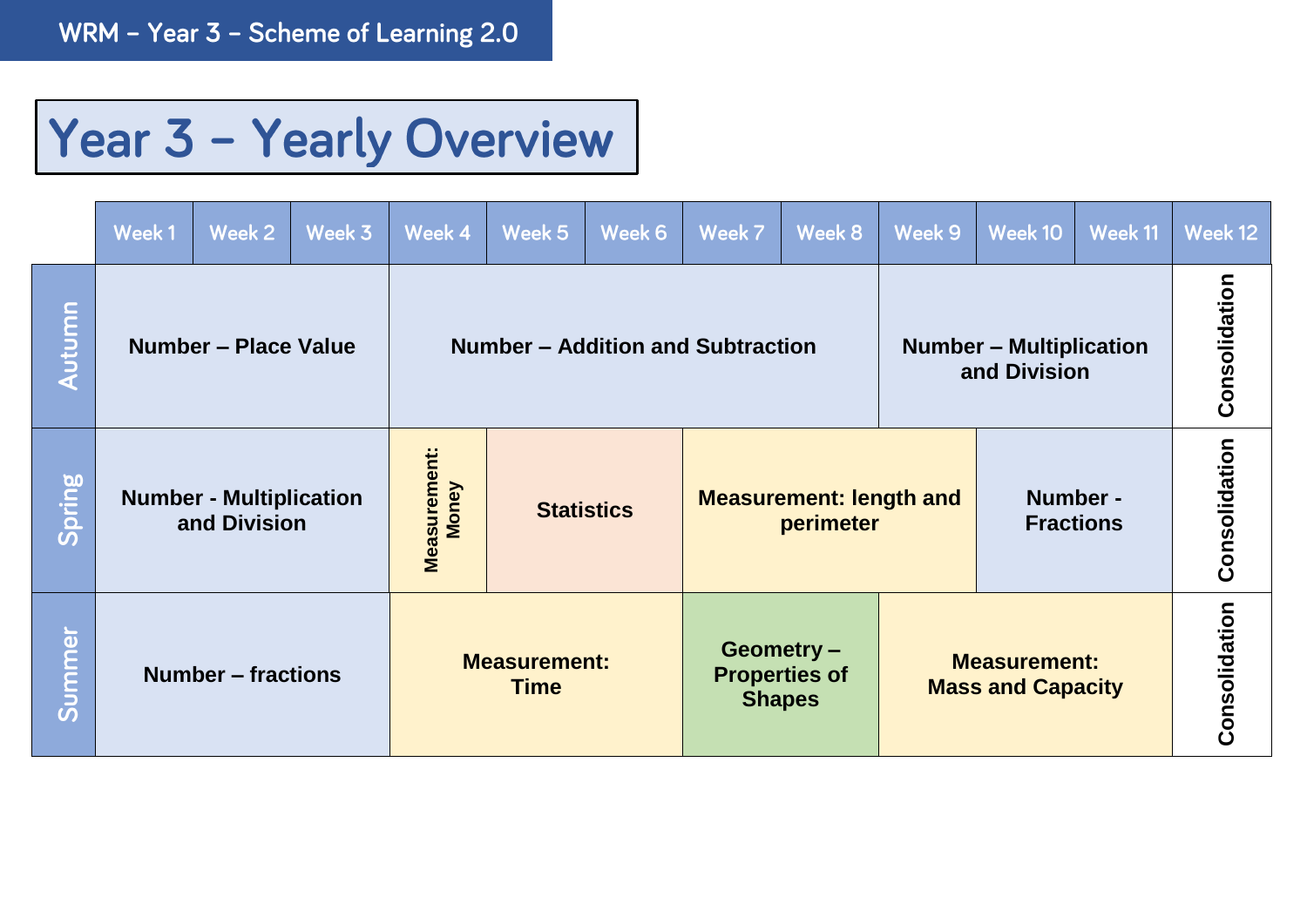## Year 3 - Autumn Term

| Week 1                                                         | Week 2                                                                                     | Week 3                                       | Week 4   | Week 5                                                  | Week 6 | Week 7                                                                                                                                            | Week 8                                                                                                                                                                                                                                              | <b>Week 9</b>                                                                                                                                                              | Week 10 | Week 11 | Week 12 |  |
|----------------------------------------------------------------|--------------------------------------------------------------------------------------------|----------------------------------------------|----------|---------------------------------------------------------|--------|---------------------------------------------------------------------------------------------------------------------------------------------------|-----------------------------------------------------------------------------------------------------------------------------------------------------------------------------------------------------------------------------------------------------|----------------------------------------------------------------------------------------------------------------------------------------------------------------------------|---------|---------|---------|--|
| Number - Place Value                                           | Identify, represent and estimate numbers<br>using different representations.               |                                              |          | Number - Addition and Subtraction                       |        | Add and subtract numbers mentally, including: a three-digit number and<br>ones; a three-digit number and tens; a three digit number and hundreds. | Number - Multiplication and Division<br>Count from 0 in multiples of 4, 8, 50 and 100                                                                                                                                                               |                                                                                                                                                                            |         |         |         |  |
| number                                                         | Find 10 or 100 more or less than a given                                                   |                                              |          | methods of columnar addition and subtraction.           |        | Add and subtract numbers with up to three digits, using formal written                                                                            | Recall and use multiplication and division facts for the 3, 4<br>and 8 multiplication tables.                                                                                                                                                       |                                                                                                                                                                            |         |         |         |  |
|                                                                | Recognise the place value of each digit in a<br>three-digit number (hundreds, tens, ones). |                                              | answers. |                                                         |        | Estimate the answer to a calculation and use inverse operations to check                                                                          | Write and calculate mathematical statements for<br>multiplication and division using the multiplication tables<br>they know, including for two-digit numbers times one-digit<br>numbers, using mental and progressing to formal written<br>methods. |                                                                                                                                                                            |         |         |         |  |
|                                                                | Compare and order numbers up to 1000                                                       |                                              |          | place value, and more complex addition and subtraction. |        | Solve problems, including missing number problems, using number facts,                                                                            |                                                                                                                                                                                                                                                     |                                                                                                                                                                            |         |         |         |  |
| Read and write numbers up to 1000 in<br>numerals and in words. |                                                                                            |                                              |          |                                                         |        |                                                                                                                                                   |                                                                                                                                                                                                                                                     | Solve problems, including missing number problems,                                                                                                                         |         |         |         |  |
| involving these ideas.                                         |                                                                                            | Solve number problems and practical problems |          |                                                         |        |                                                                                                                                                   |                                                                                                                                                                                                                                                     | involving multiplication and division, including positive<br>integer scaling problems and correspondence problems in<br>which $n$ objects are connected to $m$ objectives. |         |         |         |  |
|                                                                | Count from 0 in multiples of 4, 8, 50 and 100                                              |                                              |          |                                                         |        |                                                                                                                                                   |                                                                                                                                                                                                                                                     |                                                                                                                                                                            |         |         |         |  |
|                                                                |                                                                                            |                                              |          |                                                         |        |                                                                                                                                                   |                                                                                                                                                                                                                                                     |                                                                                                                                                                            |         |         |         |  |
|                                                                |                                                                                            |                                              |          |                                                         |        |                                                                                                                                                   |                                                                                                                                                                                                                                                     |                                                                                                                                                                            |         |         |         |  |
|                                                                |                                                                                            |                                              |          |                                                         |        |                                                                                                                                                   |                                                                                                                                                                                                                                                     |                                                                                                                                                                            |         |         |         |  |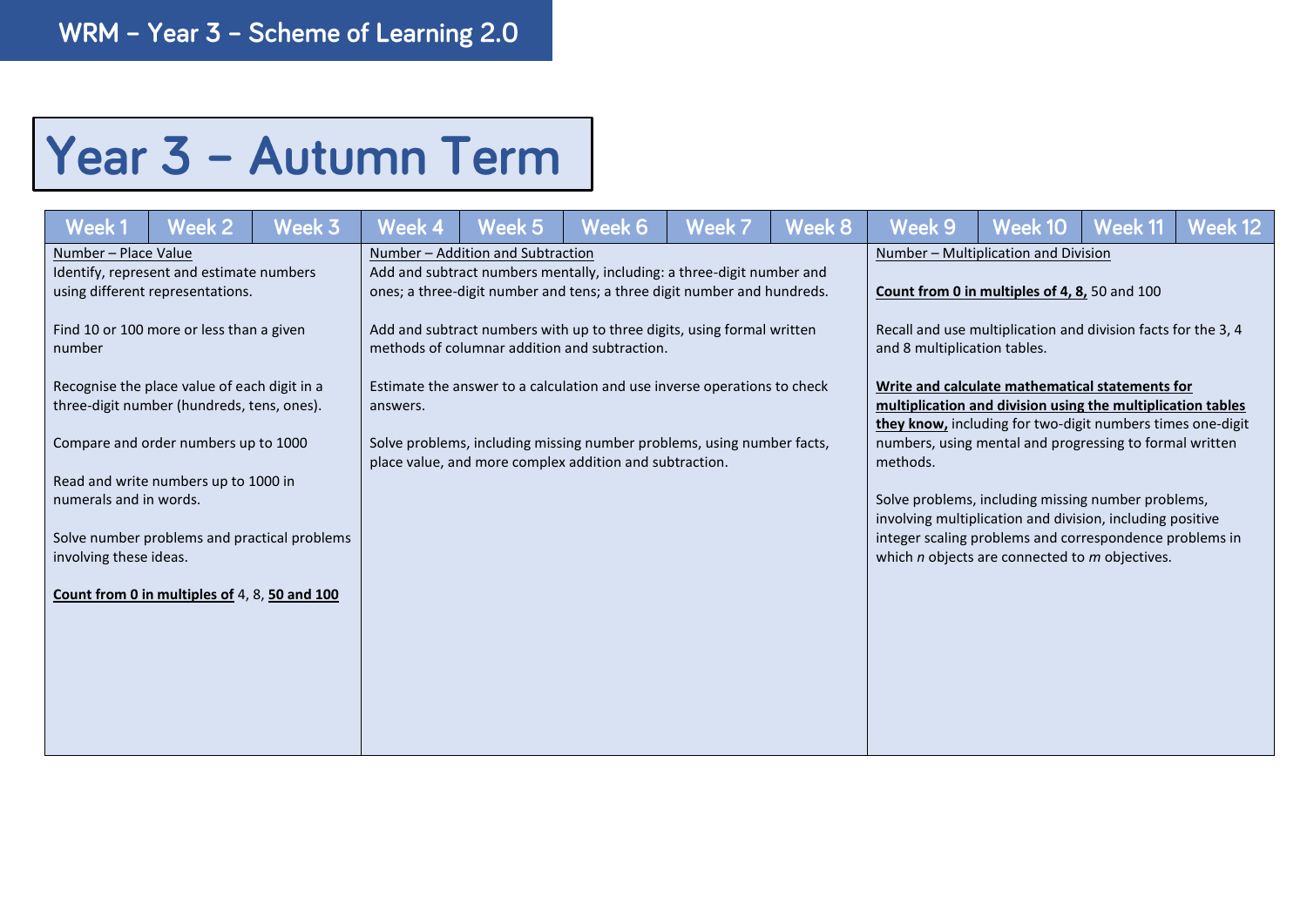## Year 3 - Spring Term

| Week 1                          | Week 2                                                                                                                                                                                                                                                                                                                                                                                                                                                                                                                                                                                                 | Week 3 | Week 4                                                                                                                                           | Week 5                                                                                                                                                                                                                         | Week 6                                                    | <b>Week 7</b> | Week 8                                                                                                                                                                            | Week 9 | Week 10                                                                                                                                                                                                                                                                                                                                                                                                            | Week 11                                                                                          | Week 12       |
|---------------------------------|--------------------------------------------------------------------------------------------------------------------------------------------------------------------------------------------------------------------------------------------------------------------------------------------------------------------------------------------------------------------------------------------------------------------------------------------------------------------------------------------------------------------------------------------------------------------------------------------------------|--------|--------------------------------------------------------------------------------------------------------------------------------------------------|--------------------------------------------------------------------------------------------------------------------------------------------------------------------------------------------------------------------------------|-----------------------------------------------------------|---------------|-----------------------------------------------------------------------------------------------------------------------------------------------------------------------------------|--------|--------------------------------------------------------------------------------------------------------------------------------------------------------------------------------------------------------------------------------------------------------------------------------------------------------------------------------------------------------------------------------------------------------------------|--------------------------------------------------------------------------------------------------|---------------|
| written methods.<br>objectives. | Number – multiplication and division<br>Recall and use multiplication and division facts<br>for the 3, 4 and 8 multiplication tables.<br>Write and calculate mathematical statements<br>for multiplication and division using the<br>multiplication tables they know, including for<br>two-digit numbers times one-digit numbers,<br>using mental and progressing to formal<br>Solve problems, including missing number<br>problems, involving multiplication and<br>division, including positive integer scaling<br>problems and correspondence problems in<br>which $n$ objects are connected to $m$ |        | Measuremen<br>$t$ – money<br>Add and<br>subtract<br>amounts of<br>money to<br>give change,<br>using both £<br>and p in<br>practical<br>contexts. | <b>Statistics</b><br>Interpret and present data<br>using bar charts, pictograms<br>and tables.<br>Solve one-step and two-step<br>fewer?'] using information<br>presented in scaled bar<br>charts and pictograms and<br>tables. | questions [for example, 'How<br>many more?' and 'How many | $(I/ml)$ .    | Measurement - length and perimeter<br><b>Measure, compare, add and subtract: lengths</b><br>(m/cm/mm); mass (kg/g); volume/capacity<br>Measure the perimeter of simple 2D shapes. |        | Number - fractions<br>recognise that tenths arise<br>from dividing an object into<br>one-digit numbers or<br>quantities by 10<br>numbers: unit fractions and<br>non-unit fractions with small<br>denominators.<br>Recognise, find and write<br>fractions of a discrete set of<br>objects: unit fractions and<br>non-unit fractions with small<br>denominators.<br>Solve problems that involve<br>all of the above. | Count up and down in tenths;<br>10 equal parts and in dividing<br>Recognise and use fractions as | Consolidation |